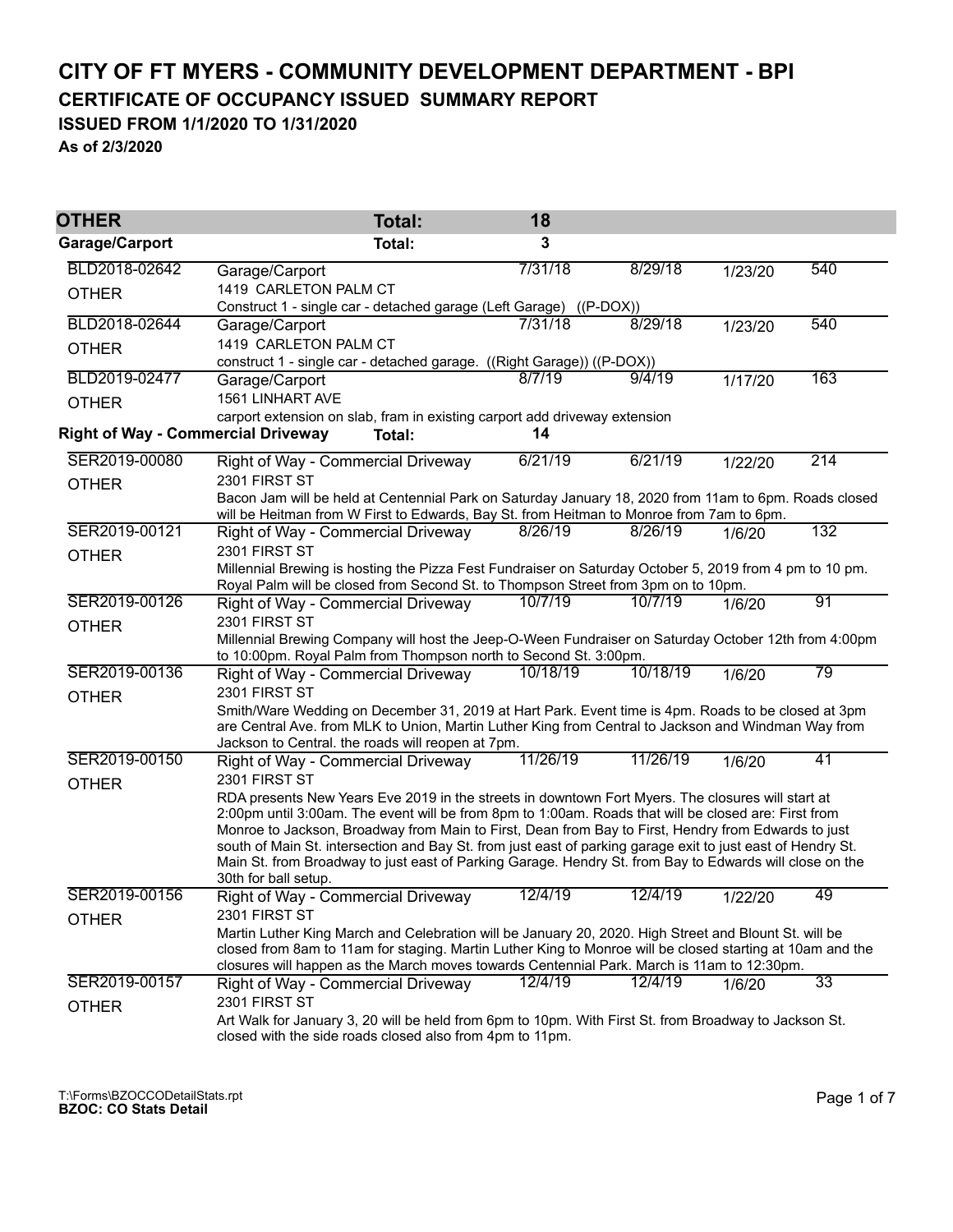| <b>OTHER</b>                              |                                                                                                                                                                                                                                                                                                                                                                                                                        | <b>Total:</b> | 18       |          |         |     |
|-------------------------------------------|------------------------------------------------------------------------------------------------------------------------------------------------------------------------------------------------------------------------------------------------------------------------------------------------------------------------------------------------------------------------------------------------------------------------|---------------|----------|----------|---------|-----|
| <b>Right of Way - Commercial Driveway</b> |                                                                                                                                                                                                                                                                                                                                                                                                                        | Total:        | 14       |          |         |     |
| SER2019-00158<br><b>OTHER</b>             | Right of Way - Commercial Driveway<br>2301 FIRST ST<br>RDA present the monthly MusicWalk on January 17, 2020 from 6pm to 10pm. the roads that will be closed<br>are First St. from Monroe to Jackson St., Main St. from Broadway to alley by parking garage, Hendry St.<br>from Bay to Main St., Dean St. from Bay to First St. and Broadway from Main St.to First St. These roads<br>will be closed from 4pm to 11pm. |               | 12/5/19  | 12/5/19  | 1/22/20 | 48  |
| SER2019-00159                             | Right of Way - Commercial Driveway                                                                                                                                                                                                                                                                                                                                                                                     |               | 12/5/19  | 12/5/19  | 1/29/20 | 55  |
| <b>OTHER</b>                              | 2301 FIRST ST<br>Open Door Shoppes Local Market will be held for the next 5 months. This month on Saturday January 18,<br>2020 from 11:00am until 5:00pm. The roads will be closed at 7:30am with setup from 10:00am to 5:00pm.<br>They will tear down from 5:00pm to 7:00pm                                                                                                                                           |               |          |          |         |     |
| SER2019-00160                             | Right of Way - Commercial Driveway                                                                                                                                                                                                                                                                                                                                                                                     |               | 12/5/19  | 12/5/19  | 1/27/20 | 52  |
| <b>OTHER</b>                              | 2301 FIRST ST<br>River District Alliance presents Car Cruise In on January 26, 2020. Roads that will be closed on First St.<br>from Monroe to Lee St. including side roads Broadway from Main to Flrst, Dean St., Hendry St. and<br>Jackson St.from Main to Bay from 9:00am to 4:30pm. Event is from 12pm to 4pm                                                                                                       |               |          |          |         |     |
| SER2019-00164                             | Right of Way - Commercial Driveway                                                                                                                                                                                                                                                                                                                                                                                     |               | 12/9/19  | 1/27/20  | 1/27/20 | 49  |
| <b>OTHER</b><br>SER2019-00167             | 2301 FIRST ST<br>17th Annual Caloosahatchee Celtic Festival will be held on Jnauary 24th and 25th, 2020. Friday the 24th<br>will be kickoff party from 5pm to 10pm and on Saturday will be the main Festival day from 11:30am to<br>10:30pm. Heitman St. will be closed from 3:00pm on Friday to 12:00pm on Saturday.<br>Right of Way - Commercial Driveway                                                            |               | 12/16/19 | 12/16/19 | 1/6/20  | 20  |
| <b>OTHER</b>                              | 2301 FIRST ST                                                                                                                                                                                                                                                                                                                                                                                                          |               |          |          |         |     |
|                                           | The Standard will hold a Bike Night on Saturday January 4 from 6pm to 10pm. Broadway will be closed<br>from 4:30 pm to 10:30 pm from Main St. to First St.                                                                                                                                                                                                                                                             |               |          |          |         |     |
| SER2019-00169                             | Right of Way - Commercial Driveway                                                                                                                                                                                                                                                                                                                                                                                     |               | 12/17/19 | 12/17/19 | 1/21/20 | 35  |
| <b>OTHER</b>                              | 2301 FIRST ST<br>The Standard will hold Bingo on Broadway on Saturday January 18th from 6pm to 9:30pm. Broadway will<br>be closed from 5:00 pm to 10:30 pm from Main St. to First St.                                                                                                                                                                                                                                  |               |          |          |         |     |
| SER2019-00178                             | Right of Way - Commercial Driveway                                                                                                                                                                                                                                                                                                                                                                                     |               | 12/18/19 | 12/18/19 | 1/9/20  | 21  |
| <b>OTHER</b>                              | 2301 FIRST ST<br>City Tavern will hold a New Year's Eve party in front of their business on Bay St. from 6pm until 3am on<br>1/1/20. Bay St. and Dean St. will be closed on 12/30 at 2:00pm until 3am on 1/1/20.                                                                                                                                                                                                       |               |          |          |         |     |
| <b>Sheds/Utility Structure</b>            |                                                                                                                                                                                                                                                                                                                                                                                                                        | Total:        |          |          |         |     |
| BLD2018-00681                             | <b>Sheds/Utility Structure</b>                                                                                                                                                                                                                                                                                                                                                                                         |               | 3/9/18   | 8/23/18  | 1/16/20 | 677 |
| <b>OTHER</b>                              | 5027 MINA CIR - BUILDING 2<br>Building Permit Application references Building #2, which is an outdoor pool pavilion structure with<br>restrooms.                                                                                                                                                                                                                                                                       |               |          |          |         |     |
| <b>BUILDING</b>                           |                                                                                                                                                                                                                                                                                                                                                                                                                        | Total:        | 85       |          |         |     |
| <b>Apartments 3-4 Units</b>               |                                                                                                                                                                                                                                                                                                                                                                                                                        | <b>Total:</b> | 2        |          |         |     |
| BLD2019-01146                             | <b>Apartments 3-4 Units</b>                                                                                                                                                                                                                                                                                                                                                                                            |               | 4/8/19   | 6/3/19   | 1/27/20 | 294 |
| <b>BUILDING</b>                           | 10513 CASELLA WAY Building 22<br>Construction of a 4 Unit Coach building.                                                                                                                                                                                                                                                                                                                                              |               |          |          |         |     |
| BLD2019-01378                             | <b>Apartments 3-4 Units</b>                                                                                                                                                                                                                                                                                                                                                                                            |               | 4/26/19  | 7/2/19   | 1/31/20 | 280 |
| <b>BUILDING</b>                           | 11883 ARBORETUM RUN DR                                                                                                                                                                                                                                                                                                                                                                                                 |               |          |          |         |     |
| <b>Apartments 5+ Units</b>                | Construction of a 4 unit mulit-family building. Bldg 11.                                                                                                                                                                                                                                                                                                                                                               | Total:        | 3        |          |         |     |
| BLD2017-01906                             | <b>Apartments 5+ Units</b>                                                                                                                                                                                                                                                                                                                                                                                             |               | 7/3/17   | 8/1/18   | 1/23/20 | 934 |
| <b>BUILDING</b>                           | 4150 AMBROSIA DR                                                                                                                                                                                                                                                                                                                                                                                                       |               |          |          |         |     |
|                                           | Complete construction of multi family building $((DDOY))$ : Building #1                                                                                                                                                                                                                                                                                                                                                |               |          |          |         |     |

Complete construction of multi family building ((PDOX)); Building #1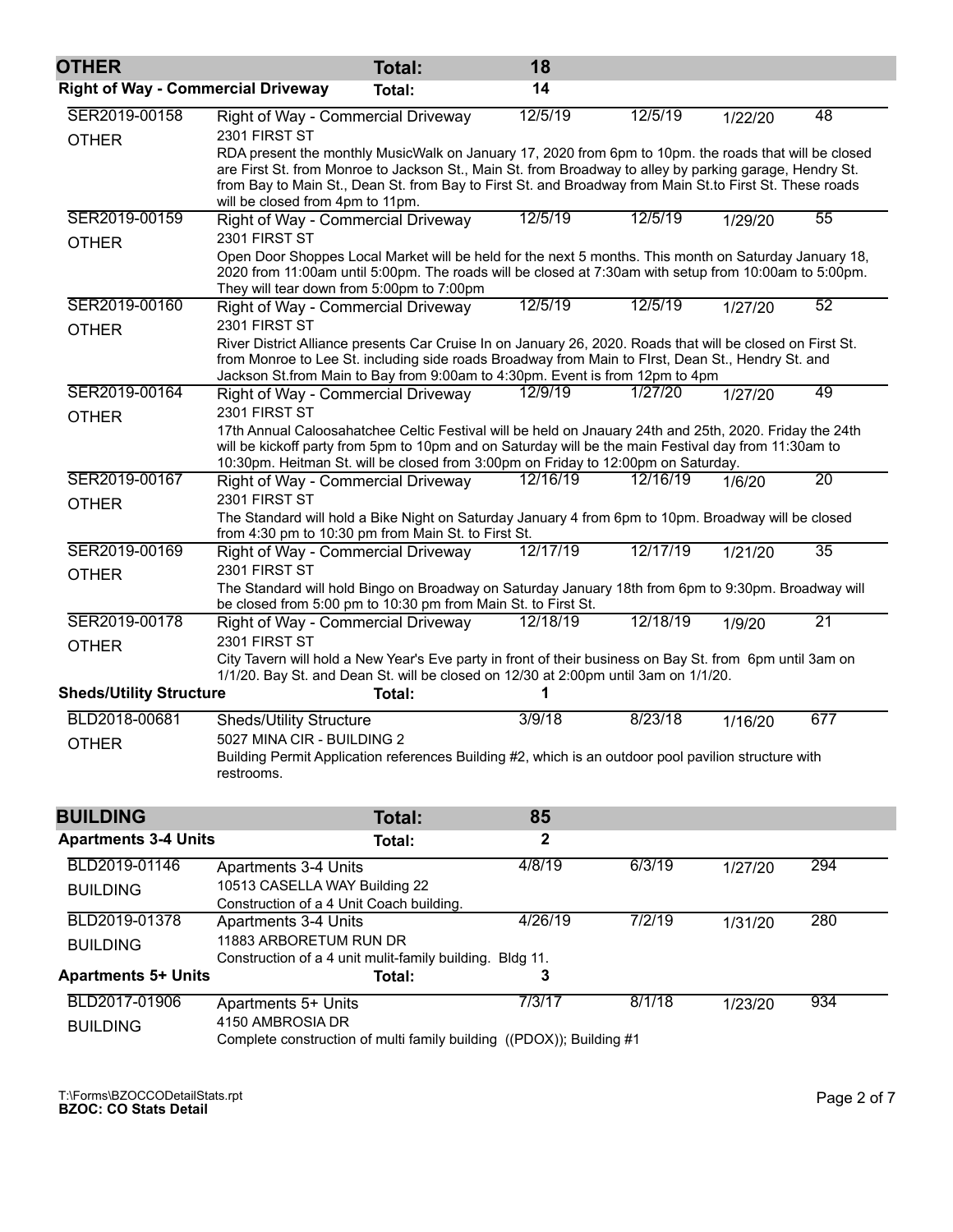| <b>BUILDING</b>            | Total:                                                                                                                                                                                                              | 85                     |          |         |     |  |  |  |
|----------------------------|---------------------------------------------------------------------------------------------------------------------------------------------------------------------------------------------------------------------|------------------------|----------|---------|-----|--|--|--|
| <b>Apartments 5+ Units</b> | <b>Total:</b>                                                                                                                                                                                                       | 3                      |          |         |     |  |  |  |
| BLD2018-00682              | <b>Apartments 5+ Units</b>                                                                                                                                                                                          | 3/12/18                | 8/23/18  | 1/23/20 | 682 |  |  |  |
| <b>BUILDING</b>            | 5045 MINA CIR - BUILDING 3                                                                                                                                                                                          |                        |          |         |     |  |  |  |
|                            | ((PDOX)) in aggregate, a 327 unit new construction, multifamily project with 19 total buildings. this building<br>permit application references building #3, which is a 3-story structure with 27 multifamily units |                        |          |         |     |  |  |  |
| BLD2019-01383              | Apartments 5+ Units                                                                                                                                                                                                 | 4/26/19                | 6/17/19  | 1/29/20 | 277 |  |  |  |
| <b>BUILDING</b>            | 11785 GRAND BELVEDERE WAY                                                                                                                                                                                           |                        |          |         |     |  |  |  |
|                            | Construction of a 6 Plex Building. Bldg 7.                                                                                                                                                                          |                        |          |         |     |  |  |  |
| <b>Commercial Building</b> | Total:                                                                                                                                                                                                              | 7                      |          |         |     |  |  |  |
| BLD2017-03401              | <b>Commercial Building</b>                                                                                                                                                                                          | 12/19/17               | 8/29/18  | 1/8/20  | 750 |  |  |  |
| <b>BUILDING</b>            | 5065 SOLEADO WAY - GARAGE 2                                                                                                                                                                                         |                        |          |         |     |  |  |  |
|                            | Garage 2- 7 bay 1,839sf enclosed garage building ((PDOX))<br>((PRIVATE PROVIDER- INSPECTIONS ONLY))                                                                                                                 |                        |          |         |     |  |  |  |
| BLD2017-03402              | <b>Commercial Building</b>                                                                                                                                                                                          | 12/19/17               | 8/29/18  | 1/7/20  | 749 |  |  |  |
| <b>BUILDING</b>            | 5061 PIMLICO LN - GARAGE 3                                                                                                                                                                                          |                        |          |         |     |  |  |  |
|                            | Garage 3, 7 bay 1,839sf enclosed garage building ((PDOX))<br>((PRIVATE PROVIDER- INSPECTIONS ONLY))                                                                                                                 |                        |          |         |     |  |  |  |
| BLD2017-03415              | <b>Commercial Building</b>                                                                                                                                                                                          | 12/19/17               | 8/30/18  | 1/2/20  | 743 |  |  |  |
| <b>BUILDING</b>            | 5027 PIMLICO LN - MAINT. BLDG                                                                                                                                                                                       |                        |          |         |     |  |  |  |
|                            | Maintenance Building- 1 story 1,715sf office and utility structure ((PDOX))                                                                                                                                         |                        |          |         |     |  |  |  |
| BLD2019-00457              | ((PRIVATE PROVIDER - INSPECTIONS ONLY))                                                                                                                                                                             | 2/11/19                | 7/12/19  |         | 346 |  |  |  |
|                            | <b>Commercial Building</b><br>3369 DR MARTIN LUTHER KING JR BLVD                                                                                                                                                    |                        |          | 1/24/20 |     |  |  |  |
| <b>BUILDING</b>            | interior buildout- laundromat (PDOX)                                                                                                                                                                                |                        |          |         |     |  |  |  |
| BLD2019-00673              | <b>Commercial Building</b>                                                                                                                                                                                          | 3/1/19                 | 6/26/19  | 1/23/20 | 328 |  |  |  |
| <b>BUILDING</b>            | 10680 COLONIAL BLVD                                                                                                                                                                                                 |                        |          |         |     |  |  |  |
|                            | Construction of a new Car Wash facility including structural framing, mechanical, electrical and plumbing<br>system.<br>$((P-DOX))$                                                                                 |                        |          |         |     |  |  |  |
| BLD2019-02800              | <b>Commercial Building</b>                                                                                                                                                                                          | 9/4/19                 | 10/17/19 | 1/29/20 | 147 |  |  |  |
| <b>BUILDING</b>            | 7977 DANI DR Suite 120                                                                                                                                                                                              |                        |          |         |     |  |  |  |
|                            | Interior alteration in a multi tenant shell                                                                                                                                                                         |                        |          |         |     |  |  |  |
| BLD2019-03105              | <b>Commercial Building</b>                                                                                                                                                                                          | 10/3/19                | 11/18/19 | 1/9/20  | 98  |  |  |  |
| <b>BUILDING</b>            | 9373 LAREDO AVE 100                                                                                                                                                                                                 |                        |          |         |     |  |  |  |
| <b>Single Family</b>       | Interior tenant buildout in existing warehouse building<br>56<br>Total:                                                                                                                                             |                        |          |         |     |  |  |  |
| BLD2018-02308              | Single Family                                                                                                                                                                                                       | 7/2/18                 | 7/24/18  | 1/8/20  | 555 |  |  |  |
|                            | 11511 MEADOWRUN CIR                                                                                                                                                                                                 |                        |          |         |     |  |  |  |
| <b>BUILDING</b>            | New construction lot #107 temp sales office (456 left) "Coverting back to SFH"                                                                                                                                      |                        |          |         |     |  |  |  |
| BLD2018-02888              | Single Family                                                                                                                                                                                                       | 8/22/18                | 8/30/18  | 1/10/20 | 505 |  |  |  |
| <b>BUILDING</b>            | 2852 ROYAL GARDENS AVE                                                                                                                                                                                              |                        |          |         |     |  |  |  |
| BLD2019-00289              | New construction of a single family home.                                                                                                                                                                           | $((P-DOX))$<br>1/25/19 | 6/4/19   |         | 371 |  |  |  |
|                            | Single Family<br>1270 PLUMOSA DR                                                                                                                                                                                    |                        |          | 1/31/20 |     |  |  |  |
| <b>BUILDING</b>            | New covered entry and interior remodel ((PDOX))                                                                                                                                                                     |                        |          |         |     |  |  |  |
| BLD2019-00558              | Single Family                                                                                                                                                                                                       | 2/20/19                | 7/10/19  | 1/8/20  | 321 |  |  |  |
| <b>BUILDING</b>            | 11541 RIVERSTONE LN                                                                                                                                                                                                 |                        |          |         |     |  |  |  |
|                            | New construction lot # 644 SF (453R) SHUTTERS                                                                                                                                                                       |                        |          |         |     |  |  |  |
| BLD2019-00619              | Single Family                                                                                                                                                                                                       | 2/26/19                | 5/3/19   | 1/23/20 | 331 |  |  |  |
| <b>BUILDING</b>            | 2262 FOUNTAIN ST<br>Construction of a single family residence.                                                                                                                                                      | <b>IMPACT GLASS</b>    |          |         |     |  |  |  |
| BLD2019-00641              | Single Family                                                                                                                                                                                                       | 2/27/19                | 3/8/19   | 1/2/20  | 309 |  |  |  |
| <b>BUILDING</b>            | 3146 BIRCHIN LN                                                                                                                                                                                                     |                        |          |         |     |  |  |  |
|                            | new construction of a single family home with NON impact windows and doors ((PDOX)) SHUTTERS                                                                                                                        |                        |          |         |     |  |  |  |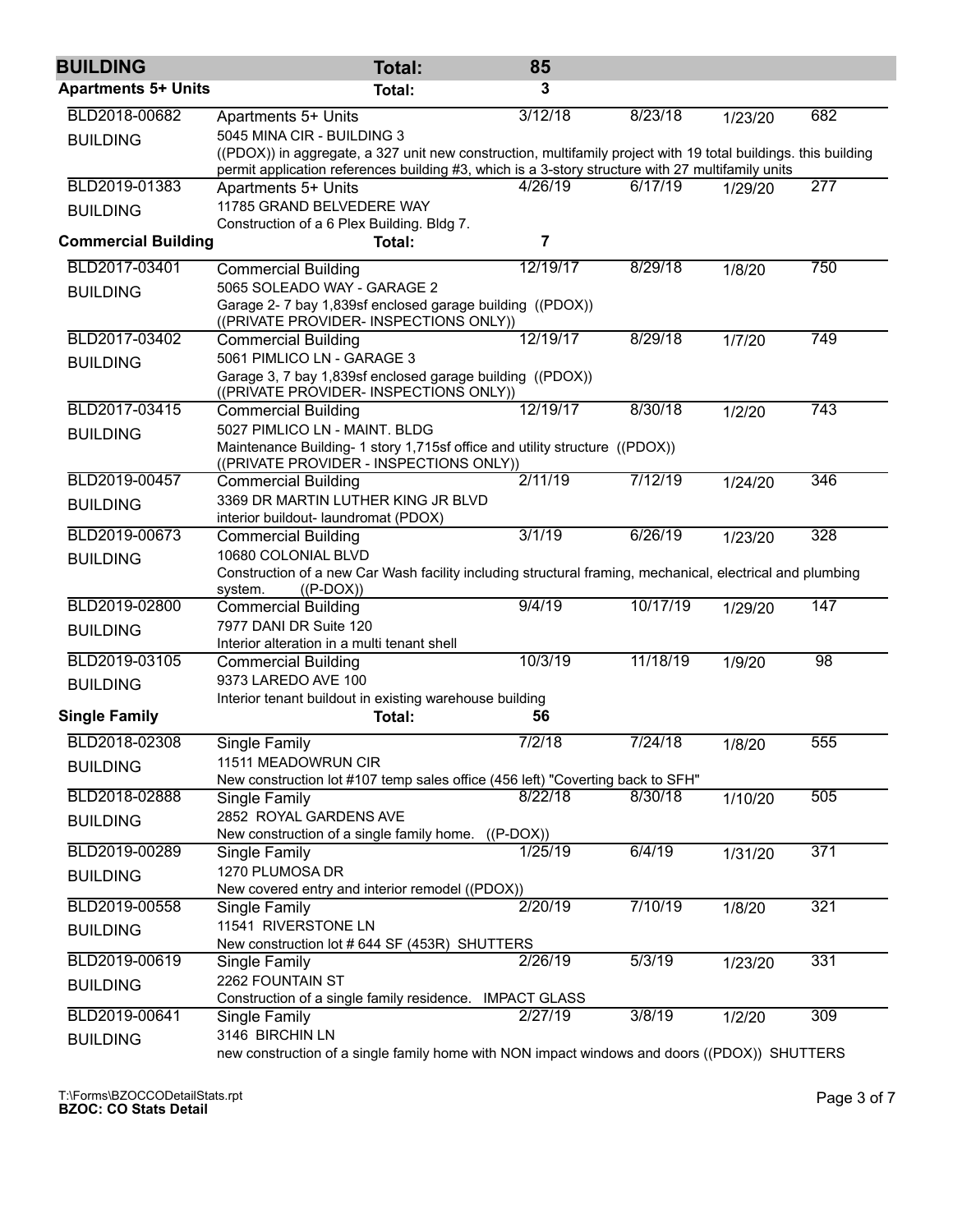| <b>BUILDING</b>      | <b>Total:</b>                                                | 85                          |         |         |     |  |  |  |
|----------------------|--------------------------------------------------------------|-----------------------------|---------|---------|-----|--|--|--|
| <b>Single Family</b> | Total:                                                       | 56                          |         |         |     |  |  |  |
| BLD2019-00862        | <b>Single Family</b>                                         | 3/14/19                     | 4/4/19  | 1/7/20  | 298 |  |  |  |
| <b>BUILDING</b>      | 1606 ARDMORE RD                                              |                             |         |         |     |  |  |  |
|                      | Construction of single family residence.                     | <b>IMPACT GLASS</b>         |         |         |     |  |  |  |
| BLD2019-00873        | Single Family                                                | 3/15/19                     | 4/16/19 | 1/22/20 | 313 |  |  |  |
| <b>BUILDING</b>      | 10462 PRATO DR                                               |                             |         |         |     |  |  |  |
| BLD2019-00925        | Construction of a single family residence.<br>Single Family  | SHUTTERS LOT #37<br>3/20/19 | 7/19/19 | 1/23/20 | 309 |  |  |  |
|                      | 2275 FRENCH ST                                               |                             |         |         |     |  |  |  |
| <b>BUILDING</b>      | construct a single family residence IMPACT GLASS             |                             |         |         |     |  |  |  |
| BLD2019-01024        | Single Family                                                | 3/27/19                     | 4/9/19  | 1/29/20 | 307 |  |  |  |
| <b>BUILDING</b>      | 10269 LIVORNO DR                                             |                             |         |         |     |  |  |  |
|                      | Construction of single family home IMPACT GLASS              |                             |         |         |     |  |  |  |
| BLD2019-01031        | Single Family                                                | 3/27/19                     | 4/16/19 | 1/30/20 | 308 |  |  |  |
| <b>BUILDING</b>      | 10470 PRATO DR                                               |                             |         |         |     |  |  |  |
|                      | construction of a single family home SHUTTERS                |                             |         |         |     |  |  |  |
| BLD2019-01046        | Single Family                                                | 3/28/19                     | 5/13/19 | 1/27/20 | 304 |  |  |  |
| <b>BUILDING</b>      | 4264 WOODSIDE AVE                                            |                             |         |         |     |  |  |  |
| BLD2019-01047        | Build a new single family home SHUTTERS                      | 3/28/19                     | 5/13/19 |         | 304 |  |  |  |
|                      | Single Family<br>4274 WOODSIDE AVE                           |                             |         | 1/27/20 |     |  |  |  |
| <b>BUILDING</b>      | Build a new Single Family Home SHUTTERS                      |                             |         |         |     |  |  |  |
| BLD2019-01055        | Single Family                                                | 3/29/19                     | 4/9/19  | 1/15/20 | 291 |  |  |  |
| <b>BUILDING</b>      | 10265 LIVORNO DR                                             |                             |         |         |     |  |  |  |
|                      | Construction of a single family residence IMPACT GLASS       |                             |         |         |     |  |  |  |
| BLD2019-01232        | Single Family                                                | 4/16/19                     | 6/24/19 | 1/2/20  | 261 |  |  |  |
| <b>BUILDING</b>      | 4178 LEMONGRASS DR                                           |                             |         |         |     |  |  |  |
|                      | construction of a single family residence SHUTTERS           |                             |         |         |     |  |  |  |
| BLD2019-01234        | Single Family                                                | 4/16/19                     | 6/24/19 | 1/27/20 | 286 |  |  |  |
| <b>BUILDING</b>      | 4155 LEMONGRASS DR                                           |                             |         |         |     |  |  |  |
| BLD2019-01235        | construction of a single family residence SHUTTERS           | 4/16/19                     | 6/24/19 |         | 267 |  |  |  |
|                      | Single Family<br>4283 BLUEGRASS DR                           |                             |         | 1/8/20  |     |  |  |  |
| <b>BUILDING</b>      | construction of a single family residence SHUTTERS           |                             |         |         |     |  |  |  |
| BLD2019-01374        | Single Family                                                | 4/26/19                     | 6/18/19 | 1/30/20 | 279 |  |  |  |
| <b>BUILDING</b>      | 11934 BAY OAK DR                                             |                             |         |         |     |  |  |  |
|                      | Construction of a single family residence. LOT # 23 SHUTTERS |                             |         |         |     |  |  |  |
| BLD2019-01375        | Single Family                                                | 4/26/19                     | 6/18/19 | 1/29/20 | 278 |  |  |  |
| <b>BUILDING</b>      | 11954 BAY OAK DR                                             |                             |         |         |     |  |  |  |
|                      | Construction of a single family residence. Lot #28. SHUTTERS |                             |         |         |     |  |  |  |
| BLD2019-01377        | Single Family                                                | 4/26/19                     | 6/18/19 | 1/24/20 | 273 |  |  |  |
| <b>BUILDING</b>      | 11929 BAY OAK DR                                             |                             |         |         |     |  |  |  |
| BLD2019-01405        | Construction of a single family residence. SHUTTERS          | 4/29/19                     | 7/10/19 |         | 260 |  |  |  |
|                      | Single Family<br>11658 KATI FALLS LN                         |                             |         | 1/15/20 |     |  |  |  |
| <b>BUILDING</b>      | new construction lot# 454 (509-right)                        | <b>SHUTTERS</b>             |         |         |     |  |  |  |
| BLD2019-01408        | Single Family                                                | 4/29/19                     | 7/30/19 | 1/8/20  | 253 |  |  |  |
| <b>BUILDING</b>      | 10127 CHESAPEAKE BAY DR                                      |                             |         |         |     |  |  |  |
|                      | New construction lot #400 (502-Left). SHUTTERS               |                             |         |         |     |  |  |  |
| BLD2019-01430        | Single Family                                                | 5/1/19                      | 6/11/19 | 1/17/20 | 261 |  |  |  |
| <b>BUILDING</b>      | 3335 KATHERINE ST                                            |                             |         |         |     |  |  |  |
|                      | New single family home IMPACT GLASS                          |                             |         |         |     |  |  |  |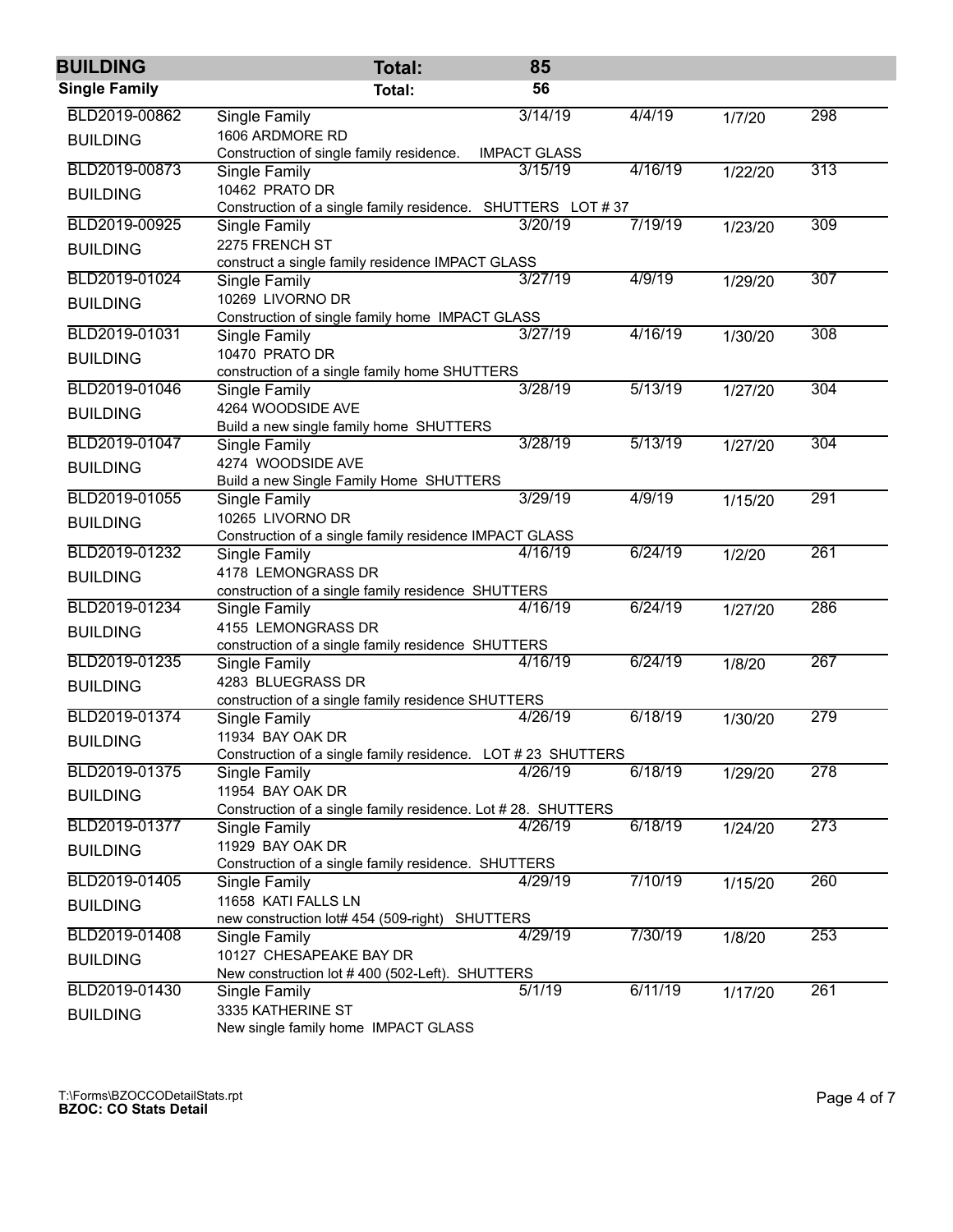| <b>BUILDING</b>      | <b>Total:</b>                                                                                  | 85      |                 |         |     |  |  |  |
|----------------------|------------------------------------------------------------------------------------------------|---------|-----------------|---------|-----|--|--|--|
| <b>Single Family</b> | Total:                                                                                         | 56      |                 |         |     |  |  |  |
| BLD2019-01437        | <b>Single Family</b>                                                                           | 5/1/19  | 6/4/19          | 1/27/20 | 270 |  |  |  |
| <b>BUILDING</b>      | 11915 BAY OAK DR                                                                               |         |                 |         |     |  |  |  |
|                      | Construction of a single family residence. *LOT #16* SHUTTERS                                  |         |                 |         |     |  |  |  |
| BLD2019-01643        | Single Family                                                                                  | 5/17/19 | 7/8/19          | 1/23/20 | 250 |  |  |  |
| <b>BUILDING</b>      | 1360 ALHAMBRA DR<br>addition off of master bedroom and another master bath and renovation      |         |                 |         |     |  |  |  |
| BLD2019-01752        | Single Family                                                                                  | 5/31/19 | 7/29/19         | 1/29/20 | 243 |  |  |  |
|                      | 10221 LIVORNO DR                                                                               |         |                 |         |     |  |  |  |
| <b>BUILDING</b>      | Construction of a single family residence. SHUTTERS                                            |         |                 |         |     |  |  |  |
| BLD2019-01753        | Single Family                                                                                  | 5/31/19 | 7/29/19         | 1/28/20 | 242 |  |  |  |
| <b>BUILDING</b>      | 10225 LIVORNO DR                                                                               |         |                 |         |     |  |  |  |
|                      | Construction of a single family residence. SHUTTERS                                            |         |                 |         |     |  |  |  |
| BLD2019-01755        | Single Family                                                                                  | 5/31/19 | 7/1/19          | 1/3/20  | 216 |  |  |  |
| <b>BUILDING</b>      | 10315 FONTANELLA DR                                                                            |         |                 |         |     |  |  |  |
|                      | Construction of a single family residence SHUTTERS                                             |         | 7/16/19         |         |     |  |  |  |
| BLD2019-01819        | Single Family                                                                                  | 6/5/19  |                 | 1/15/20 | 223 |  |  |  |
| <b>BUILDING</b>      | 11623 LAKEWOOD PRESERVE PL<br>New construction Lot # 525 (452 right) IMPACT GLASS              |         |                 |         |     |  |  |  |
| BLD2019-02011        | Single Family                                                                                  | 6/24/19 | 7/15/19         | 1/7/20  | 197 |  |  |  |
|                      | 11942 BAY OAK DR                                                                               |         |                 |         |     |  |  |  |
| <b>BUILDING</b>      | construction of a single family residence SHUTTERS                                             |         |                 |         |     |  |  |  |
| BLD2019-02012        | Single Family                                                                                  | 6/24/19 | 7/23/19         | 1/23/20 | 213 |  |  |  |
| <b>BUILDING</b>      | 11837 ARBOR TRACE DR                                                                           |         |                 |         |     |  |  |  |
|                      | CONSTRUCTION OF A SINGLE FAMILY RESIDENCE                                                      |         | <b>SHUTTERS</b> |         |     |  |  |  |
| BLD2019-02019        | Single Family                                                                                  | 6/24/19 | 8/5/19          | 1/23/20 | 212 |  |  |  |
| <b>BUILDING</b>      | 11833 ARBOR TRACE DR                                                                           |         |                 |         |     |  |  |  |
|                      | construction of a single family residence SHUTTERS                                             |         |                 |         |     |  |  |  |
| BLD2019-02020        | Single Family                                                                                  | 6/25/19 | 8/5/19          | 1/17/20 | 206 |  |  |  |
| <b>BUILDING</b>      | 11946 BAY OAK DR<br>construction of a single family residence SHUTTERS                         |         |                 |         |     |  |  |  |
| BLD2019-02022        | Single Family                                                                                  | 6/25/19 | 7/18/19         | 1/27/20 | 216 |  |  |  |
|                      | 4307 TEABERRY LN                                                                               |         |                 |         |     |  |  |  |
| <b>BUILDING</b>      | construction of a single family residence SHUTTERS                                             |         |                 |         |     |  |  |  |
| BLD2019-02116        | Single Family                                                                                  | 6/28/19 | 7/30/19         | 1/29/20 | 214 |  |  |  |
| <b>BUILDING</b>      | 10508 PISTOIA DR                                                                               |         |                 |         |     |  |  |  |
|                      | Construction of a single family residence SHUTTERS                                             |         |                 |         |     |  |  |  |
| BLD2019-02155        | Single Family                                                                                  | 7/3/19  | 7/26/19         | 1/16/20 | 196 |  |  |  |
| <b>BUILDING</b>      | 3349 HIGHLAND AVE                                                                              |         |                 |         |     |  |  |  |
| BLD2019-02229        | New single family home Impact windows                                                          |         |                 |         |     |  |  |  |
|                      | Single Family                                                                                  | 7/11/19 | 7/25/19         | 1/24/20 | 196 |  |  |  |
| <b>BUILDING</b>      | 3031 MARKET ST<br>Construction of new single family home residence. No irrigation IMPACT GLASS |         |                 |         |     |  |  |  |
| BLD2019-02235        | Single Family                                                                                  | 7/12/19 | 7/30/19         | 1/14/20 | 186 |  |  |  |
| <b>BUILDING</b>      | 11864 CANTANZARO CT                                                                            |         |                 |         |     |  |  |  |
|                      | construction of single family residence SHUTTERS                                               |         |                 |         |     |  |  |  |
| BLD2019-02239        | Single Family                                                                                  | 7/12/19 | 8/5/19          | 1/24/20 | 195 |  |  |  |
| <b>BUILDING</b>      | 11828 ARBOR TRACE DR                                                                           |         |                 |         |     |  |  |  |
|                      | construction of a single family residence SHUTTERS                                             |         |                 |         |     |  |  |  |
| BLD2019-02242        | Single Family                                                                                  | 7/12/19 | 8/28/19         | 1/29/20 | 200 |  |  |  |
| <b>BUILDING</b>      | 11860 ARBOR TRACE DR                                                                           |         |                 |         |     |  |  |  |
|                      | construction of a single family residence SHUTTERS                                             |         |                 |         |     |  |  |  |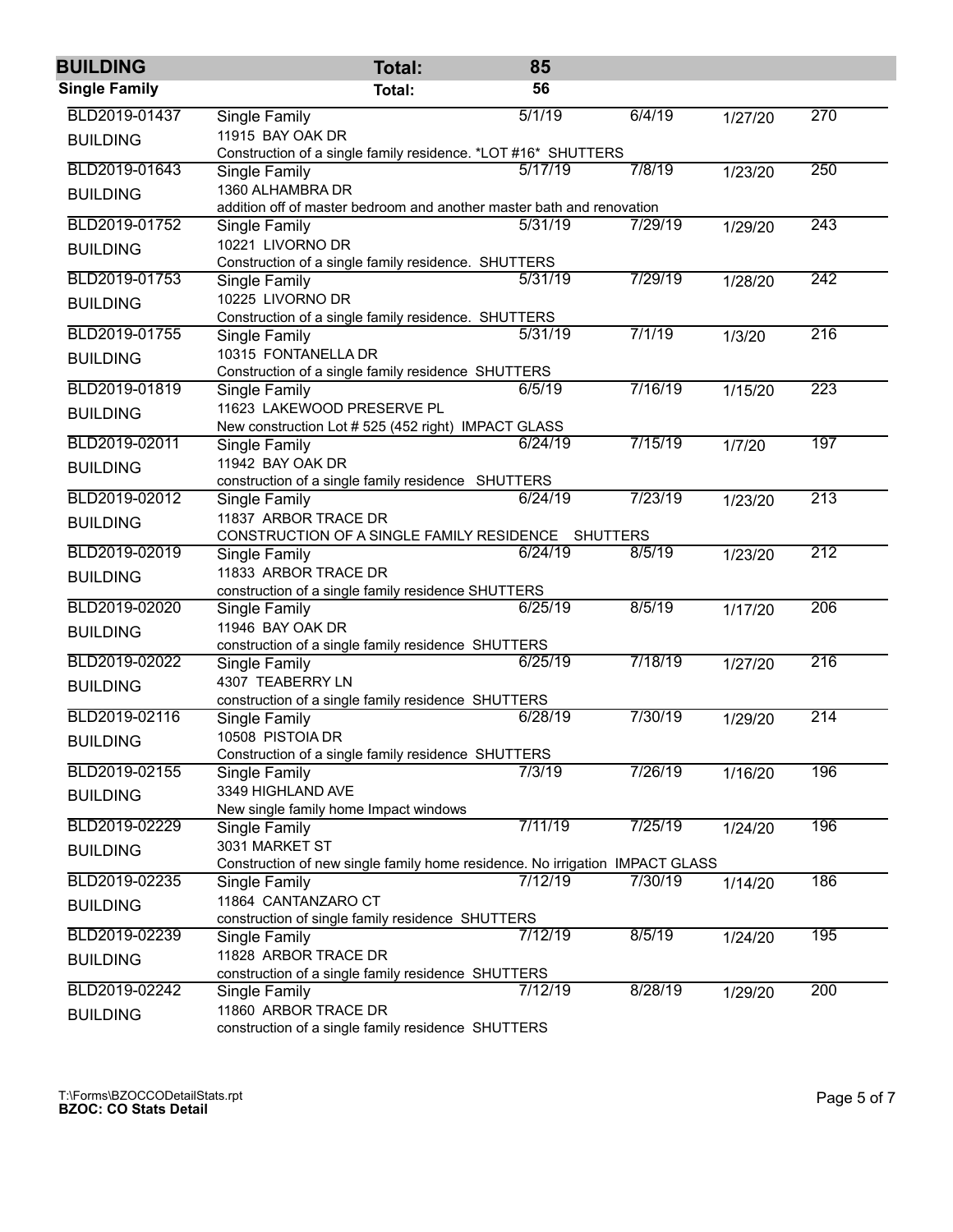| <b>BUILDING</b>               | <b>Total:</b>                                                              | 85      |         |         |     |  |  |  |
|-------------------------------|----------------------------------------------------------------------------|---------|---------|---------|-----|--|--|--|
| <b>Single Family</b>          | Total:                                                                     | 56      |         |         |     |  |  |  |
| BLD2019-02296                 | <b>Single Family</b>                                                       | 7/17/19 | 8/7/19  | 1/22/20 | 189 |  |  |  |
| <b>BUILDING</b>               | 11334 TIVERTON TRCE                                                        |         |         |         |     |  |  |  |
|                               | Construction of a new single family home. SHUTTERS                         |         |         |         |     |  |  |  |
| BLD2019-02298                 | Single Family                                                              | 7/17/19 | 8/9/19  | 1/10/20 | 177 |  |  |  |
| <b>BUILDING</b>               | 11411 BATTERSEA PL                                                         |         |         |         |     |  |  |  |
|                               | Construction of new single family home. SHUTTERS                           |         |         |         |     |  |  |  |
| BLD2019-02302                 | Single Family                                                              | 7/17/19 | 8/9/19  | 1/16/20 | 183 |  |  |  |
| <b>BUILDING</b>               | 11240 CARLINGFORD RD                                                       |         |         |         |     |  |  |  |
|                               | Construction of a new single family home. SHUTTERS                         |         |         |         |     |  |  |  |
| BLD2019-02377                 | Single Family                                                              | 7/26/19 | 8/21/19 | 1/10/20 | 167 |  |  |  |
| <b>BUILDING</b>               | 2889 ROYAL GARDENS AVE                                                     |         |         |         |     |  |  |  |
|                               | new construction of a single family home witn non impact windows and doors |         |         |         |     |  |  |  |
| BLD2019-02378                 | Single Family                                                              | 7/26/19 | 8/21/19 | 1/24/20 | 181 |  |  |  |
| <b>BUILDING</b>               | 2865 ROYAL GARDENS AVE                                                     |         |         |         |     |  |  |  |
|                               | new construction of a single family home with non impact windows and doors |         |         |         |     |  |  |  |
| BLD2019-02444                 | Single Family                                                              | 8/2/19  | 8/21/19 | 1/2/20  | 152 |  |  |  |
| <b>BUILDING</b>               | 4736 CRESTED EAGLE LN                                                      |         |         |         |     |  |  |  |
|                               | Construction of a New Single Family Home. SHUTTERS                         |         |         |         |     |  |  |  |
| BLD2019-02478                 | Single Family                                                              | 8/7/19  | 8/28/19 | 1/30/20 | 176 |  |  |  |
| <b>BUILDING</b>               | 11829 ARBOR TRACE DR                                                       |         |         |         |     |  |  |  |
|                               | Construction of a single family residence SHUTTERS                         |         |         |         |     |  |  |  |
| BLD2019-02479                 | Single Family                                                              | 8/7/19  | 8/28/19 | 1/27/20 | 173 |  |  |  |
| <b>BUILDING</b>               | 11877 ARBOR TRACE DR                                                       |         |         |         |     |  |  |  |
|                               | Construction of a single family residence SHUTTERS                         |         |         |         |     |  |  |  |
| BLD2019-02534                 | Single Family                                                              | 8/12/19 | 8/28/19 | 1/16/20 | 157 |  |  |  |
| <b>BUILDING</b>               | 11418 BATTERSEA PL                                                         |         |         |         |     |  |  |  |
|                               | Construction of a new single family home                                   |         |         |         |     |  |  |  |
| BLD2019-02595                 | Single Family                                                              | 8/15/19 | 8/28/19 | 1/9/20  | 147 |  |  |  |
| <b>BUILDING</b>               | 11244 CARLINGFORD RD                                                       |         |         |         |     |  |  |  |
|                               | Construction of a new single family home SHUTTERS                          |         |         |         |     |  |  |  |
| BLD2019-02599                 | Single Family                                                              | 8/15/19 | 8/28/19 | 1/15/20 | 152 |  |  |  |
| <b>BUILDING</b>               | 11261 CARLINGFORD RD                                                       |         |         |         |     |  |  |  |
|                               | Construction of a new single family home SHUTTERS                          |         |         |         |     |  |  |  |
| BLD2019-02605                 | Single Family                                                              | 8/16/19 | 9/4/19  | 1/14/20 | 151 |  |  |  |
| <b>BUILDING</b>               | 11322 TIVERTON TRCE                                                        |         |         |         |     |  |  |  |
|                               | Construction of a new single family home. SHUTTERS                         |         |         |         |     |  |  |  |
| BLD2019-02689                 | Single Family                                                              | 8/21/19 | 9/30/19 | 1/17/20 | 148 |  |  |  |
| <b>BUILDING</b>               | 4109 WOODSIDE AVE                                                          |         |         |         |     |  |  |  |
|                               | New construction of single family home IMPACT GLASS                        |         |         |         |     |  |  |  |
| BLD2019-02788                 | Single Family                                                              | 9/3/19  | 9/26/19 | 1/10/20 | 129 |  |  |  |
| <b>BUILDING</b>               | 11296 THURSTON CHASE                                                       |         |         |         |     |  |  |  |
|                               | construction of a new single family home                                   |         |         |         |     |  |  |  |
| BLD2019-02790                 | Single Family                                                              | 9/3/19  | 9/26/19 | 1/22/20 | 141 |  |  |  |
| <b>BUILDING</b>               | 11283 THURSTON CHASE                                                       |         |         |         |     |  |  |  |
| BLD2019-02792                 | construction of a new single family home                                   | 9/3/19  | 9/26/19 |         | 150 |  |  |  |
|                               | Single Family                                                              |         |         | 1/31/20 |     |  |  |  |
| <b>BUILDING</b>               | 11256 CARLINGFORD RD                                                       |         |         |         |     |  |  |  |
|                               | construction of a new single family home                                   | 17      |         |         |     |  |  |  |
| <b>Single Family Attached</b> | Total:                                                                     |         |         |         |     |  |  |  |
| BLD2018-02945                 | <b>Single Family Attached</b>                                              | 8/27/18 | 9/5/18  | 1/9/20  | 499 |  |  |  |
| <b>BUILDING</b>               | 4407 DUTCHESS PARK RD                                                      |         |         |         |     |  |  |  |
|                               | New construction of a single family home attached 2 uniut villa. ((P-DOX)) |         |         |         |     |  |  |  |